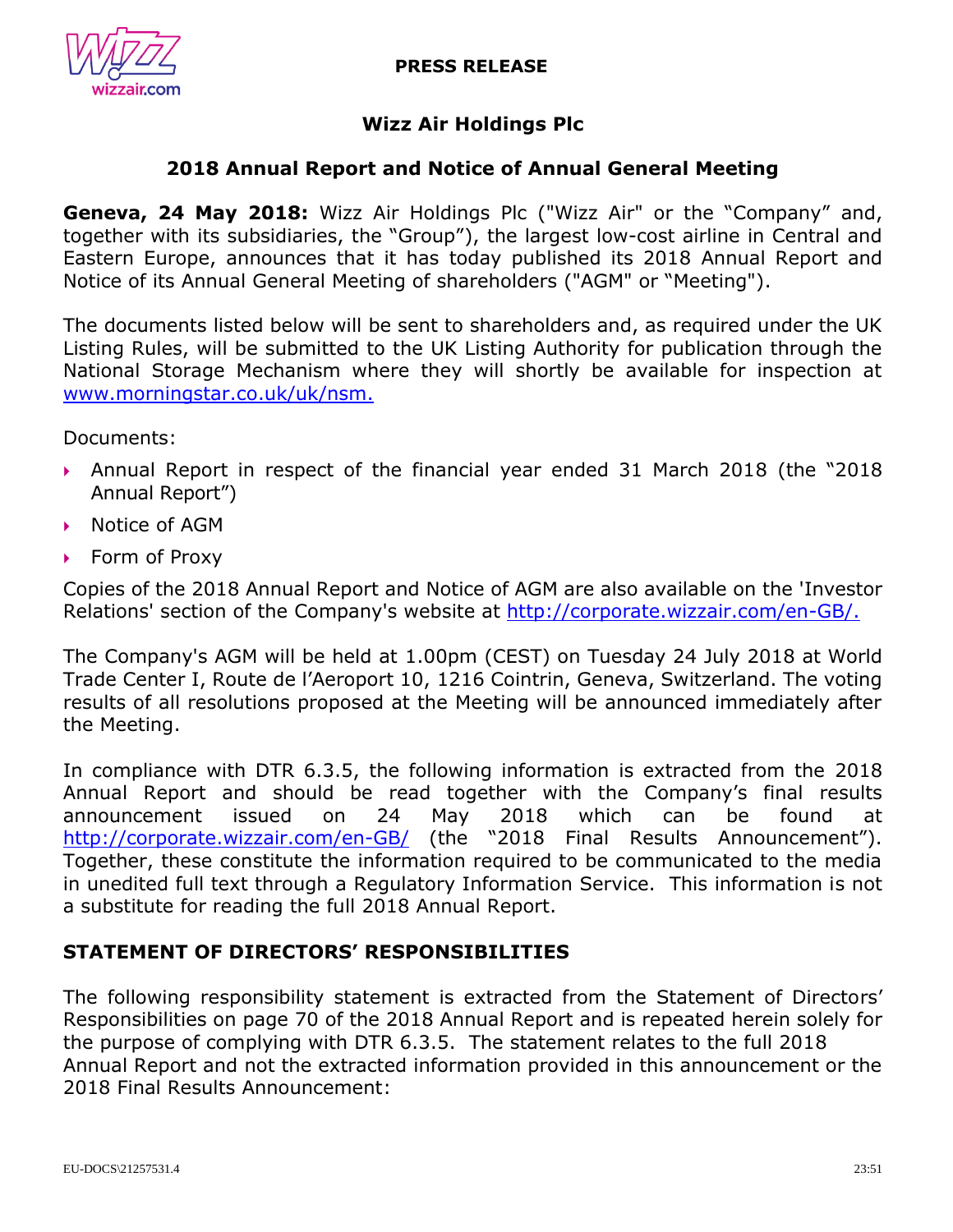

The Directors are responsible for preparing the annual report and the financial statements in accordance with applicable law and regulations.

The Companies (Jersey) Law 1991 requires the Directors to prepare financial statements for each financial year. Under that law the Directors have prepared the Group financial statements in accordance with International Financial Reporting Standards (IFRSs) as adopted by the European Union. Under company law the Directors must not approve the financial statements unless they are satisfied that they give a true and fair view of the state of affairs of the Group and of the profit or loss of the Group for that period. In preparing these financial statements, the Directors are required to:

- $\triangleright$  select suitable accounting policies and then apply them consistently;
- make judgments and accounting estimates that are reasonable and prudent;
- state whether applicable IFRSs as adopted by the European Union have been followed, subject to any material departures disclosed and explained in the financial statements; and
- $\rightarrow$  prepare the financial statements on the going concern basis unless it is inappropriate to presume that the Company will continue in business.

The Directors are responsible for keeping adequate accounting records that are sufficient to show and explain the Company's transactions and disclose with reasonable accuracy at any time the financial position of the Company and the Group and enable them to ensure that the financial statements comply with the Companies (Jersey) Law 1991 and the Directors' Remuneration Report complies with the Companies Act 2006. They are also responsible for safeguarding the assets of the Company and the Group and hence for taking reasonable steps for the prevention and detection of fraud and other irregularities.

The Directors are responsible for the maintenance and integrity of the Company's website. Legislation in Jersey and the United Kingdom governing the preparation and dissemination of financial statements may differ from legislation in other jurisdictions.

The Directors consider that the annual report and accounts, taken as a whole, is fair, balanced and understandable and provides the information necessary for Shareholders to assess the Company's position and performance, business model and strategy.

Each of the Directors, whose names and functions are listed on pages 35 to 37 confirm that, to the best of their knowledge:

- the Group financial statements, which have been prepared in accordance with IFRSs as adopted by the EU, give a true and fair view of the assets, liabilities, financial position and profit of the Group; and
- the Strategic Report contained in the annual report includes a fair, balanced and understandable review of the position and performance of the business and the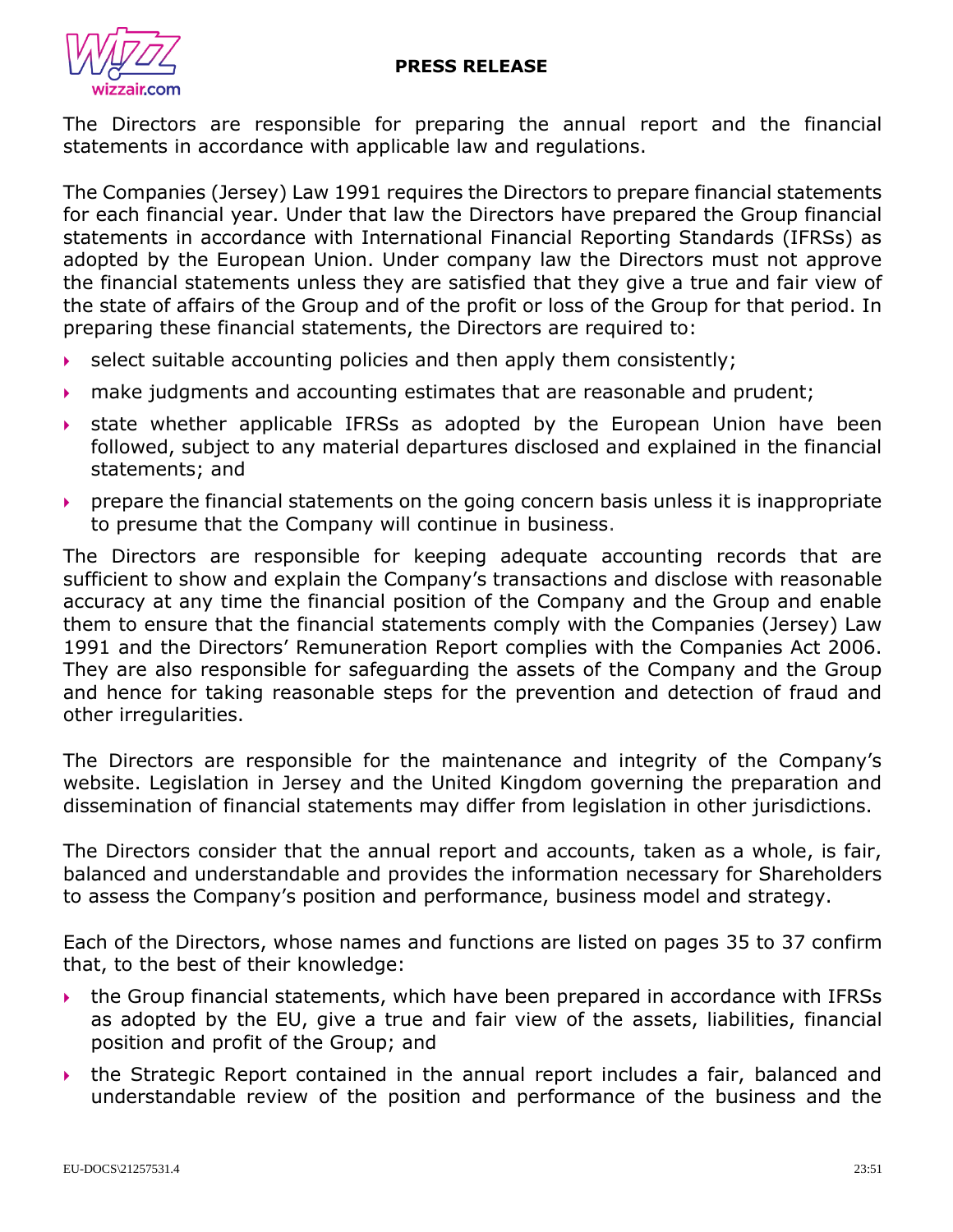

position of the Group, together with a description of the principal risks and uncertainties that it faces.

# **PRINCIPAL RISKS AND UNCERTAINTIES**

The risks and uncertainties set out below are extracted from the pages 25 to 29 of the 2018 Annual Report and are repeated herein solely for the purpose of complying with DTR 6.3.5:

This section of the annual report sets out our risk management process, as well as a short description of some of the key risks that could, if not properly dealt with, affect Wizz Air's future success, although it does not by any means list all risks that might possibly affect our business. Risk management is itself a dynamic and developing area and the Company is committed to ensuring that it employs best practice in order to identify and mitigate risks as best it can.

### Our risk management process

The Board is responsible for the Company's risk process and has delegated authority for this to the Audit Committee. The Company's Head of Internal Audit reports directly to the Chairman of the Audit Committee. Each year, under the instruction and supervision of the Audit Committee, a risk universe mapping exercise is undertaken by the Head of Internal Audit with the Company's senior and operational management. The results of this exercise are used to produce an Internal Audit plan for the coming year. The Internal Audit plan generally always covers internal control risks as well as some other enterprise risks.

Senior management reports to the Board at each of the scheduled Board meetings and the Board also received a report from the Chairman of the Audit Committee at each of the scheduled Board meetings. These reports include detailed assessment of, for example, commercial and operational risks which may have arisen or been dealt with during the reporting period. In addition, the Board is kept updated by senior management as and when specific risk issues arise between Board meetings.

Some areas of the Company's business have always had sophisticated risk analysis and mitigation processes in place. For example, the Company's flight operations are subject to a world-class risk assessment and mitigation programme and the Company's exposure to foreign exchange and fuel price changes is mitigated through a Boardapproved hedging programme administered by the Audit Committee. Risks and internal controls relating to financial reporting were subject to a detailed and comprehensive analysis as part of the Company's preparations for its initial public offering in March 2015 and, more recently and during the 2018 financial year, were re-examined as part of the two Class 1 shareholder approval processes relating to the Company's aircraft orders. Selected internal controls are re-examined regularly as part of the internal audit programme. The Company's comprehensive enterprise risk management (ERM) process implemented during the course of the 2017 financial year was applied consistently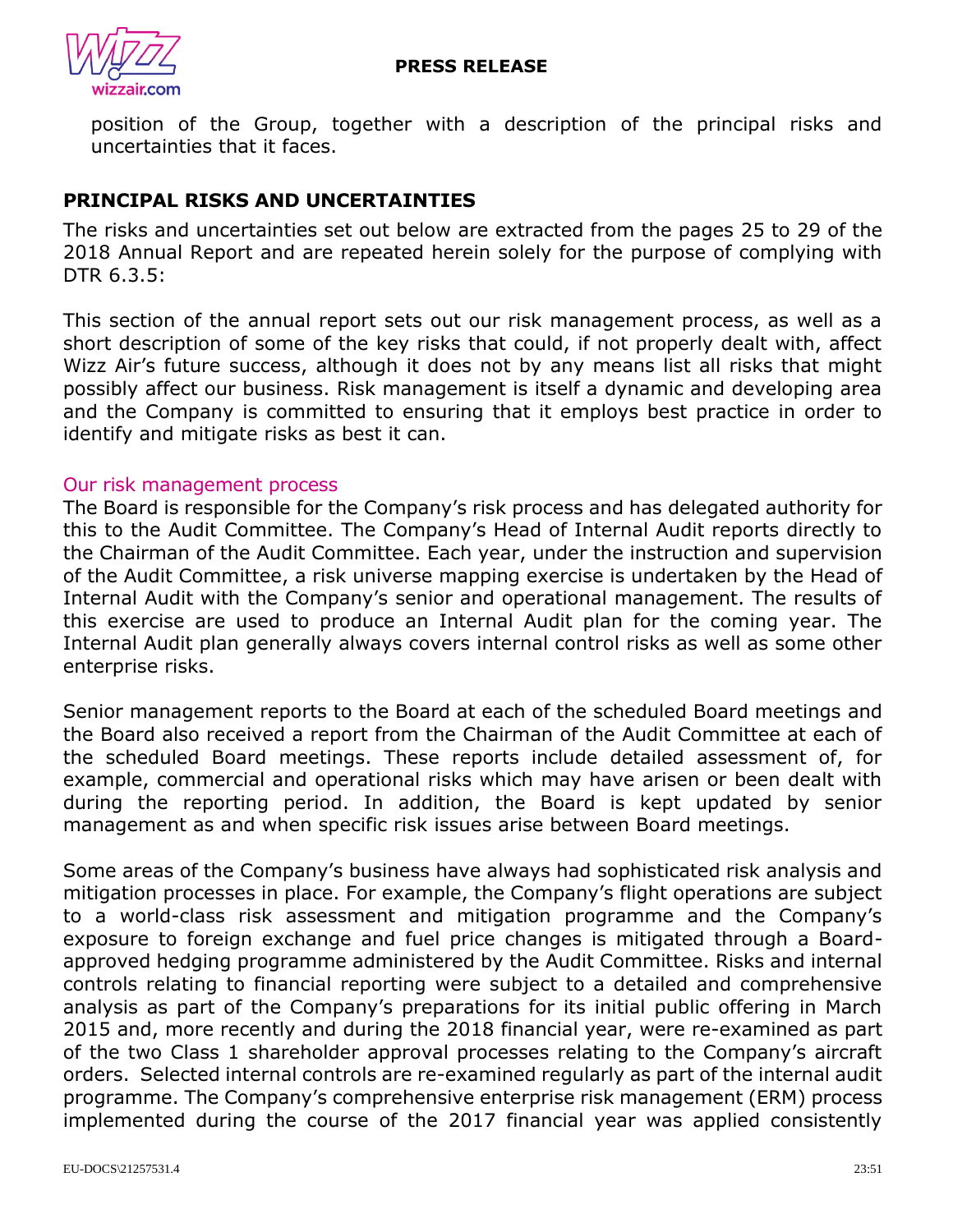

throughout the 2018 financial year, with review meetings facilitated by Ernst & Young and overseen by the Risk Council.

As part of this process, the internal Risk Council, involving the Company's senior management team and a number of other senior employees, meets at least quarterly, to consider and update the principal risks identified. The resulting principal risk report is then reviewed with the Audit Committee and presented to the Board. These principal risks, many of which have been the subject of regular reporting and discussion between senior management and the Board for some time, are detailed below. The Board is therefore satisfied that it has carried out a robust assessment of the principal risks facing the Company, including those that would threaten its business model, future performance, solvency or liquidity.

### Risks relating to the Group

### **Introduction**

The key risks identified by the Risk Committee fall into six broad groupings:

- $\rightarrow$  information technology and cyber risk, including website availability, protection of our own and our customers' data and ensuring the availability of operations-critical systems;
- external factors, such as the default of a partner financial institution, fuel cost, foreign exchange rates, competition, general economic trends and geopolitical risk;
- $\rightarrow$  product development, making sure that we are making the best use of our capacity and ensuring that we have access to the right airport infrastructure at the right price so that we can keep on delivering the superior Wizz Air service at low fares across an ever wider network;
- fleet development, to ensure the Company has the right number of aircraft available at the right time to take advantage of commercial opportunities and grow in a disciplined way;
- $\rightarrow$  regulatory risk, ensuring that we remain compliant with regulations affecting our business and operations;
- operations, including safety events and terrorist incidents; and
- $\rightarrow$  human resources, ensuring we are able to recruit the right number of colleagues of the right quality to continue to grow or, once recruited, that they remain sufficiently engaged and motivated and ensuring that the Company has appropriate succession management for key colleagues in place.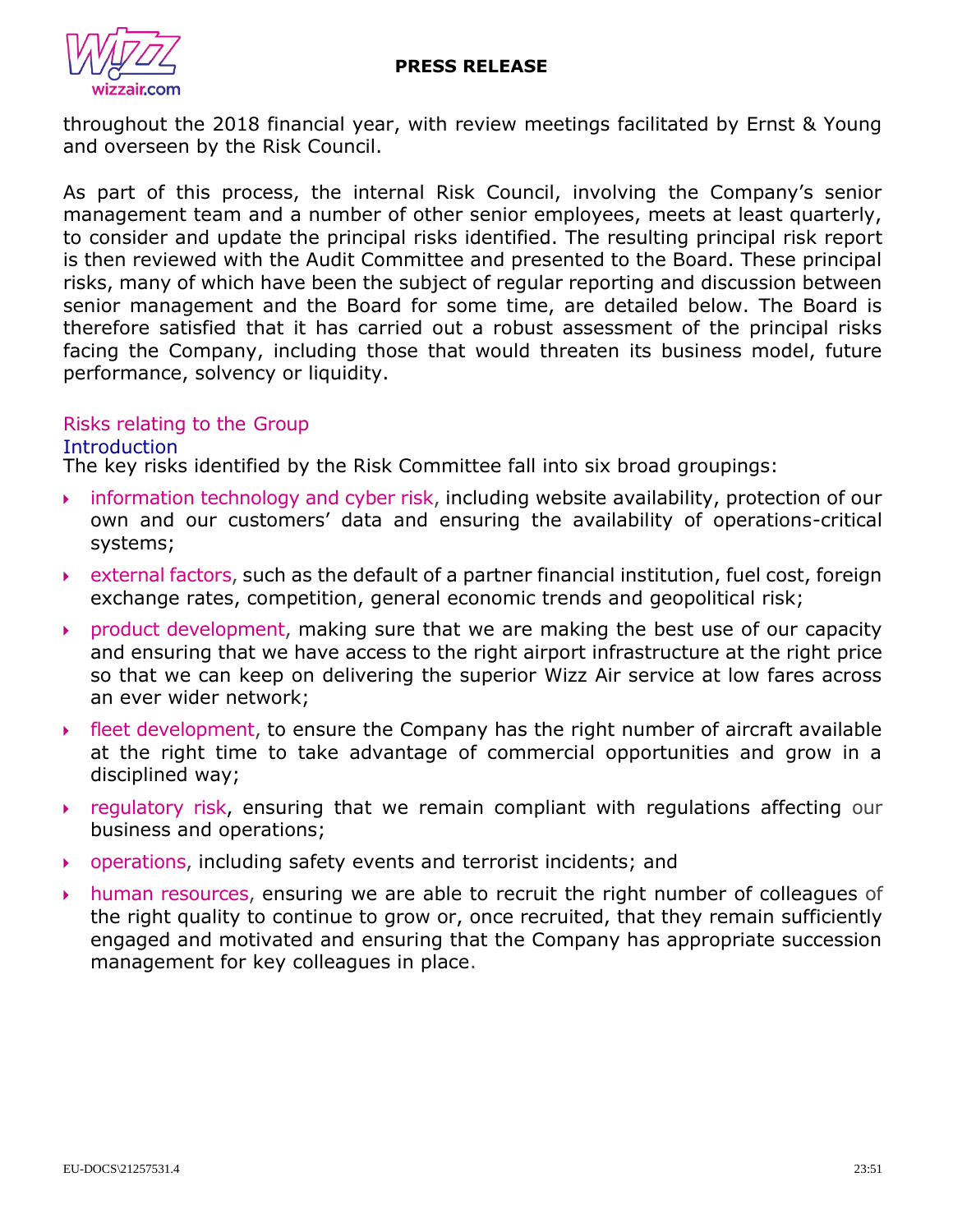



### Information technology and cyber risk

Wizz Air is, primarily, an e-business. During the 2018 financial year, 96 per cent. of bookings were made through our website and mobile applications. We are therefore dependent on our information technology systems to receive, process and manage ticket reservations, process credit and debit card payments, check in passengers, manage our traffic network, perform flight operations and engage in other critical business tasks. Our website is our shop window and therefore it is critical that it is secure and reliable. We outsource the hosting and operation of these systems to a number of IT suppliers. However, we retain an experienced internal team to oversee the operation of these systems and include suitable contractual recovery and other key performance standards with each of our key IT suppliers. We have also increased the number of card acquirers and payment service providers that we use, with each provider being an effective back-up for the others. We will continue to review our business-critical systems to ensure that the appropriate level of backup is in place. The Company has employed business continuity processes since its beginning and our existing processes and procedures ensure that key staff can be relocated to an alternative location should our normal offices become unusable. During the 2018 financial year, the Company's business continuity processes were comprehensively reviewed and updated, to ensure that they remain appropriate and sufficient for the Company's continued growth.

Cyber risk is a hugely important consideration for a business such as ours and is one of the areas on which specific work has been done with the Board over the last year. Our systems could be attacked in a number of ways and with varying outcomes – for example, unavailability of our website or operations-critical systems or theft of our customers' data. Quite apart from immediate commercial loss, any loss of customer data is likely to result in considerable loss of confidence of our customers. Cyber security is a constantly evolving challenge and one of the key issues related to cyber security is our colleagues' awareness of the risk and of the possible ways in which our business could be attacked and, therefore, a comprehensive and compulsory e-learning training course for all colleagues has been implemented. Our in-house IT security department will continue to review emerging threats and the Board will be kept up to date on the actions being taken by the Company to safeguard its systems. More generally, protection of both our own and our customers' data remains a key issue. A crossfunctional team drawn from across the Company has been preparing the Company for implementation of the General Data Protection Regulation ("GDPR") in May 2018. The preparations have included a comprehensive review of the Company's data systems architecture as well as existing data protection processes and policies. New processes and policies have been developed and new technological solutions will be implemented to ensure that the Company is compliant with GDPR.

#### External risks

**We are a truly international business and, while we report in Euros, we transact in 20 currencies.** We also have to make a large number of payments in US Dollars. Appreciation of the US Dollar against the Euro may impact results and margins. Therefore, to reduce our exposure to currency fluctuations in respect of costs incurred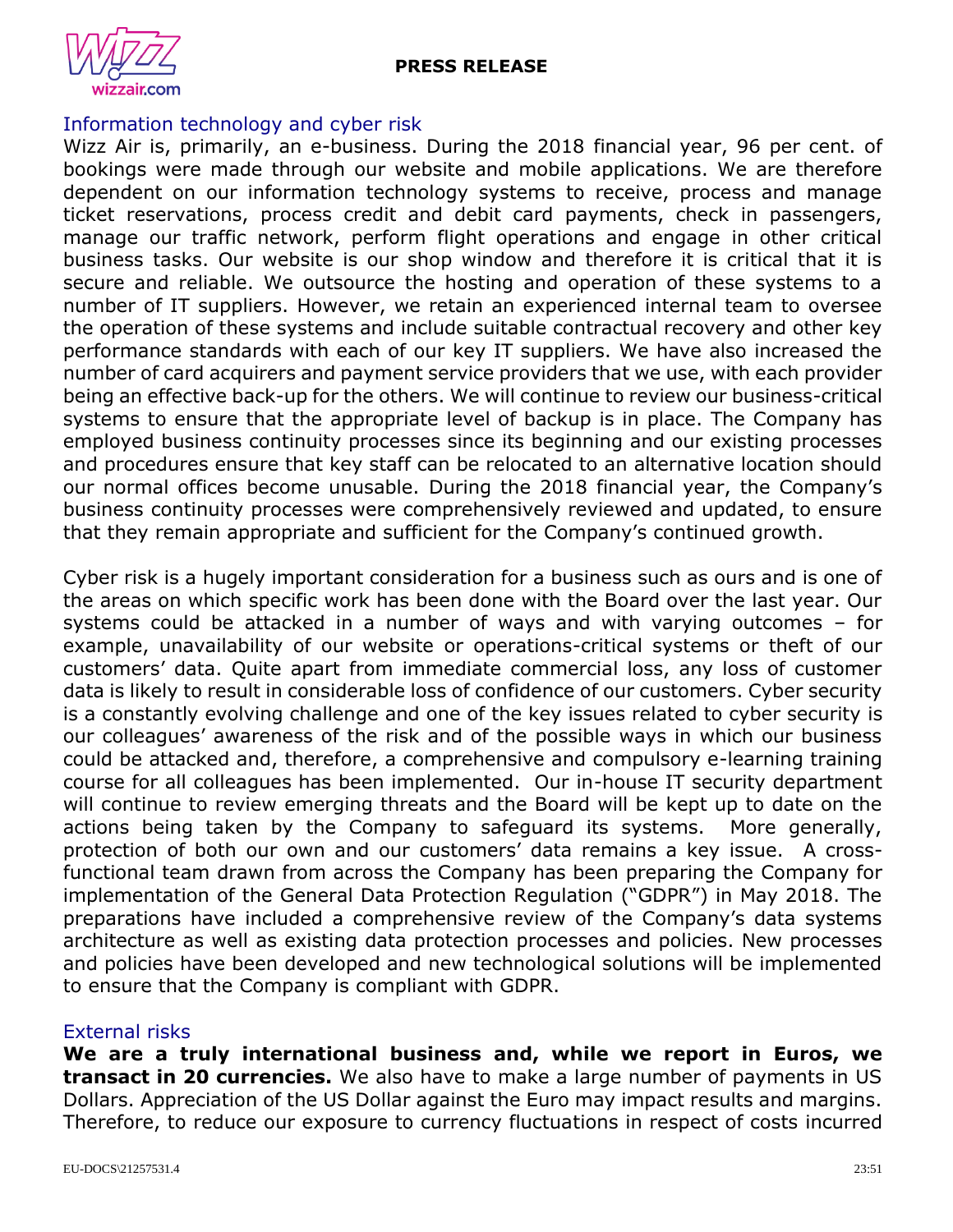

in US Dollars, we engage in Euro/US Dollar hedging in accordance with the Boardapproved hedging policy. In addition and recognising the importance of the Pound Sterling as accounting for around 16 per cent. of the Company's total revenues, we also engage in Euro/US Dollar hedging, again in accordance with the Board-approved hedging policy. In all cases, hedging transactions are subject to the approval of the Audit Committee.

**Fuel accounted for 29.0 per cent. of our total Group operating cost in the 2018 financial year**. A rise in fuel prices could significantly affect our operating costs. We therefore hedge our aviation fuel cost in accordance with a Board-approved hedging policy. The Audit Committee is involved in and approves each hedging decision.

In the past few years, Wizz Air has seen its cash reserves continue to increase. We believe that a strong cash position is a vital foundation for the Company's continued, aggressive growth and ability to deal with and/or take advantage of competitive situations when they arise. However, the security of our cash and the financial strength of our hedging counterparties is something that we actively manage. In particular, all of the Company's cash is invested in accordance with a Board-approved counterparty risk policy which assigns certain investment limits for each counterparty based upon its credit rating.

**Competition is one of the key risks to our business.** Our competitors may seek to protect or gain market share in markets in which we operate, perhaps by offering discounted fares or more attractive schedules. Ultimately, our key competitive strength is our commitment to driving our cost ever lower while delivering a superior customer service. We firmly believe that, in a tough market, lowest cost ultimately wins and the necessary cost discipline is something to which we are committed, day in, day out. Competition can, however, adversely affect revenues and so we constantly monitor our competitors' actions and the performance of our route network to ensure that we take both reactive and proactive actions in a timely manner, as required.

**We are exposed to political and economic events and trends across Europe and an economic downturn could affect demand for air travel.** Our business extends beyond the borders of the EU and into countries such as Russia, Turkey and Ukraine and regions including the Caucasus, North Africa and the Middle East. These and other countries in the region have experienced, and may still be subject to, potential political and economic instability caused by changes in governments, political deadlock in the legislative process, contested election results, tension and conflict between federal and regional authorities as well as between countries, corruption among governmental officials, social and ethnic unrest and currency instability. We maintain close relationships with local authorities and, as an organisation, we are able to react quickly to adverse events.

As with all airlines in Europe, the outcome of the Brexit vote continues to cause significant uncertainty for our business, notwithstanding the agreement-in-principle for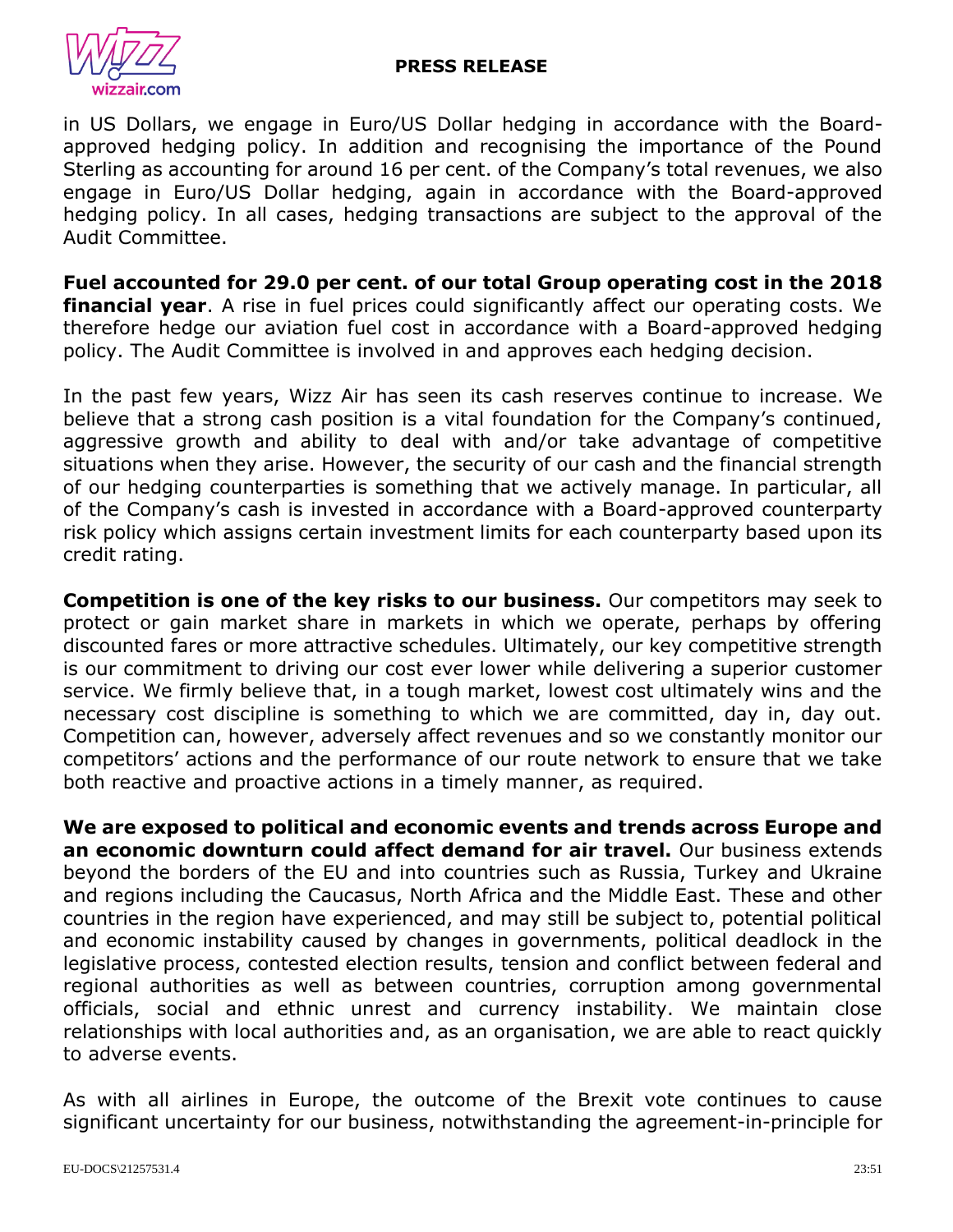

an extended transition period. During the 2018 financial year, we established Wizz Air UK, an airline licensed in the United Kingdom, to ensure that we are able to continue to fly a number of routes from the United Kingdom to destinations outside the EU, as well as to position the Company to capitalise on any consolidation opportunities that might arise in the United Kingdom and we continue to speak with various authorities to ensure that there is a general understanding of the need to maintain access to the liberalised market. However, whatever the outcome and while we continue to have a strong United Kingdom business, we have always believed that diversification of our network and our customers is a key part of a sustainable business. That remains the case and we are confident that there remains a large addressable market in CEE which will continue to provide opportunities for profitable growth should our UK business be adversely affected.

### Product development

**We do not just compete for customers, we compete for access to infrastructure too.** Wizz Air enjoys high growth – but as we grow, we need more terminal space, slots and aircraft parking to be able to operate our flights. Certain airports to which we operate may already be or become congested, meaning we may not be able to secure access to those airports at our preferred times and, therefore, when we have slots we need to make sure that we retain them. We therefore ensure that we maintain close working relationships with relevant airport authorities and slot co-ordinators and we are continually improving our system to ensure that slot requests and submissions are made in a timely way.

### Fleet development

In order to grow, we need capacity and that means that we need an appropriate supply contract for new aircraft which manufacturers are able to deliver. And the emphasis here is on new aircraft – we currently operate one of the youngest fleets in Europe, with an average age of 4.4 years, and that means we have a more efficient fleet which is more reliable and therefore able to be utilised for over twelve hours a day. For the business, that means lower unit operating costs, and for our customers, lower prices. Our existing order book with Airbus as at 31 March 2018 comprised a further 20 Airbus A320ceo-family aircraft, split into 5 A320ceo and 15 A321ceo deliveries, all of which will be delivered by June 2019. From 2019 we will start to take delivery of the A321neo aircraft ordered at the Paris Air Show in June 2015 and, from 2022, the additional A320neo Family aircraft ordered at the Dubai Airshow in November 2017. We have selected Pratt & Whitney's geared turbofan engine to power A321neo aircraft ordered at the Paris Air Show. However, there have been a number of operational issues connected with the introduction of the geared turbofan engine. While we remain confident in our selection of the geared turbofan engine, we are in constant dialogue with Pratt & Whitney to ensure that we have sufficient capacity to deliver our planned growth.

### **A large aircraft order is a significant financial commitment and so requires financing.** To date, we have financed all of our new aircraft deliveries through sale and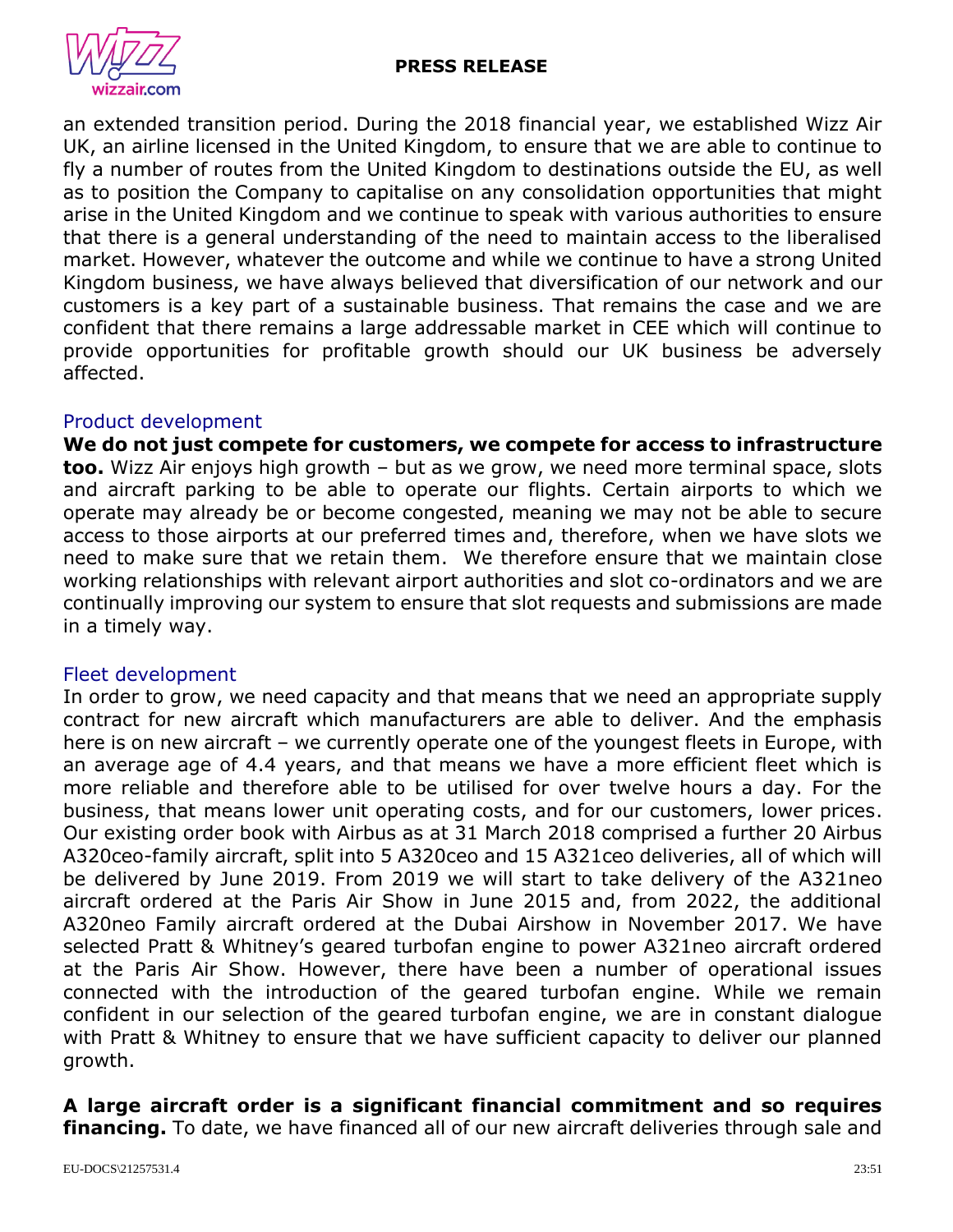

leaseback arrangements. This will continue to be the case for the remaining A320ceofamily deliveries through to the end of 2018, for which we already have in place fully committed sale and leaseback financing. We are now starting to consider the best options for financing the first A321neo deliveries from 2019 – we are confident that, given the aircraft's desirability as a result of its superior operating economics and Wizz Air's established strong financial track record, finance will be readily available on competitive terms.

### Regulatory risks

Even in a liberalised air traffic right environment, aviation remains a highly regulated industry. Wizz Air Hungary relies on an air operator's certificate (AOC) and operating licence issued by Hungary and Wizz Air UK relies on an AOC and operating licence issued by the United Kingdom. In each case, the licences allow the airline to operate air services both within Europe and to and from countries with which Europe has liberalised air traffic agreements. Each operating licence requires the Company to be majority owned and effectively controlled by qualifying nationals, which currently means nationals of the European Economic Area and Switzerland. If the Company ceases to be majority owned and effectively controlled by qualifying nationals, then its operating licence – and, so, its right to operate its business – could be at risk. The Company therefore closely monitors the nationality of its Shareholders. The Board has set a limit (permitted maximum) of 49% of its issued Ordinary Shares for ownership by non-qualifying nationals and the Board has the power to take action in relation to non-qualifying Shareholder shareholdings to protect the Company's operating licences. The Board receives a report at each Board meeting of the level of share ownership by nonqualifying nationals.

### Operational risks

An accident or incident, or terrorist attack, can adversely affect an airline's image and customers' willingness to travel with that airline.

At Wizz Air, our number one priority is the safety of our aircraft, passengers and crew. Our aircraft fleet is young and reliable, we use the services of world-class maintenance organisations and we have a strong safety culture. A cross-functional safety council meets four times a year, involving both senior management as well as operational staff, and reviews any issues which have arisen in the previous three months and the actions taken as a consequence. In addition to this, we collect detailed data from all aspects of our operation in order to identify trends and relevant personnel from our Operations department meet twice a year to discuss any trends identified in their sphere of operation and how they are being dealt with. We also operate an anonymous safety reporting system, to allow our flight and cabin crew to report safety issues which are a concern to them. Our entry standards for operating crew are high and our own Approved Training Organisation (ATO) ensures that all of our pilots are trained to the same exacting standards. Wizz Air is registered under the International Air Transport Association's Operational Safety Audit (IOSA). The IOSA programme is the worldwide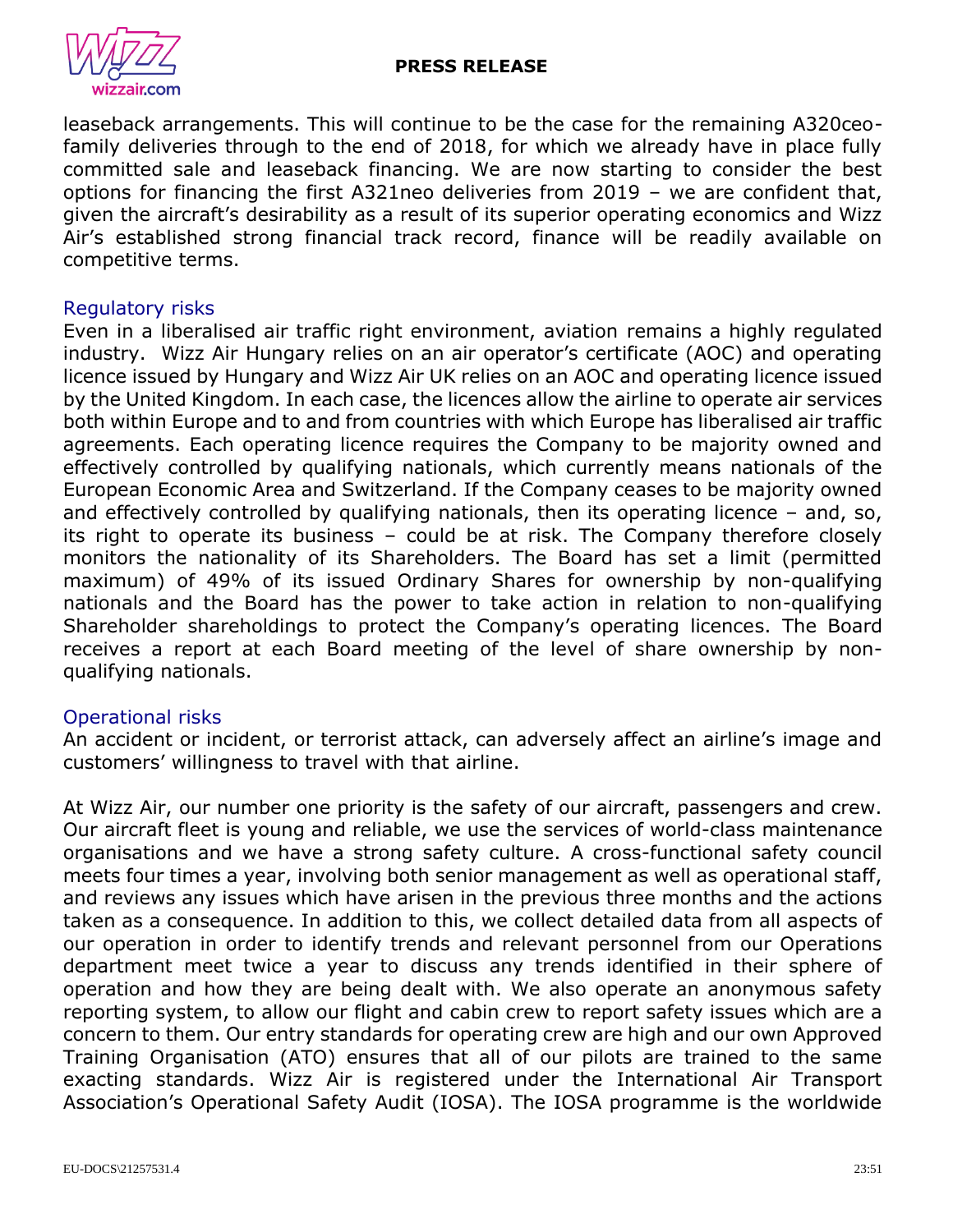

standard in airline safety evaluation and assesses an airline's safety management and control systems and processes.

Our experienced security team has an ongoing programme to ensure that the security of our operations and the airports which we serve meet high standards. Our security team also maintains close contact with relevant authorities in order to assess any potential security or other threats to our operations. Any serious threat will be escalated to senior management. We have in the past suspended operations to destinations where the safety of our aircraft, passengers and crew cannot be guaranteed. In December 2015, Wizz Air Hungary Ltd. was named as a company of strategic importance by the Hungarian Parliament and, as such, the Company now enjoys enhanced security information and protection under the auspices of the Hungarian Constitution Protection Office.

### Human resources

**Wizz Air is a people business.** We know that our people are the backbone of our business and it is their dedication, day in, day out, that allows us to deliver our lowcost, quality service. But we know that we cannot take our people for granted and that competition for the high quality people who we seek is keen and may become even more so.

- From time to time, pilots and others can be in short supply. We invest a huge amount of time in recruiting pilots and also training them to maintain our high standards. We have added to our existing schemes with CTC Aviation Training and Central European Flight Academy with the announcement during the 2018 financial year of a new partsponsored pilot training programme, where the Company will provide financial support to cadets together with a job with the Company upon satisfactory completion of the training course.
- $\triangleright$  We are proud that, to date, we have maintained a good relationship with our employees and we have not experienced industrial unrest. We strive to make sure that this will remain the case, but we realise that there can be no guarantee. We know that we need to ensure that we continue to motivate our colleagues. Feedback is an essential part of this process – both giving and receiving – and we consider direct communication between senior management and other employees as the best way of listening to our employees' concerns and in the 2018 financial year, we once again conducted a company-wide employee survey which saw employee participation rise to 71% and overall employee satisfaction at 78%.
- Our success to date has also depended on a number of key personnel, including our Chief Executive Officer, other senior managers and post holders required by regulation. Our continuing success will depend on having the right people in those key positions. While, in the past, we have successfully recruited for those positions, we recognise that we have a pool of talent within the Company and, during the 2018 financial year, a completely new talent managed programme was trialled in a limited number of departments in the Company. The success of this trial will see the programme